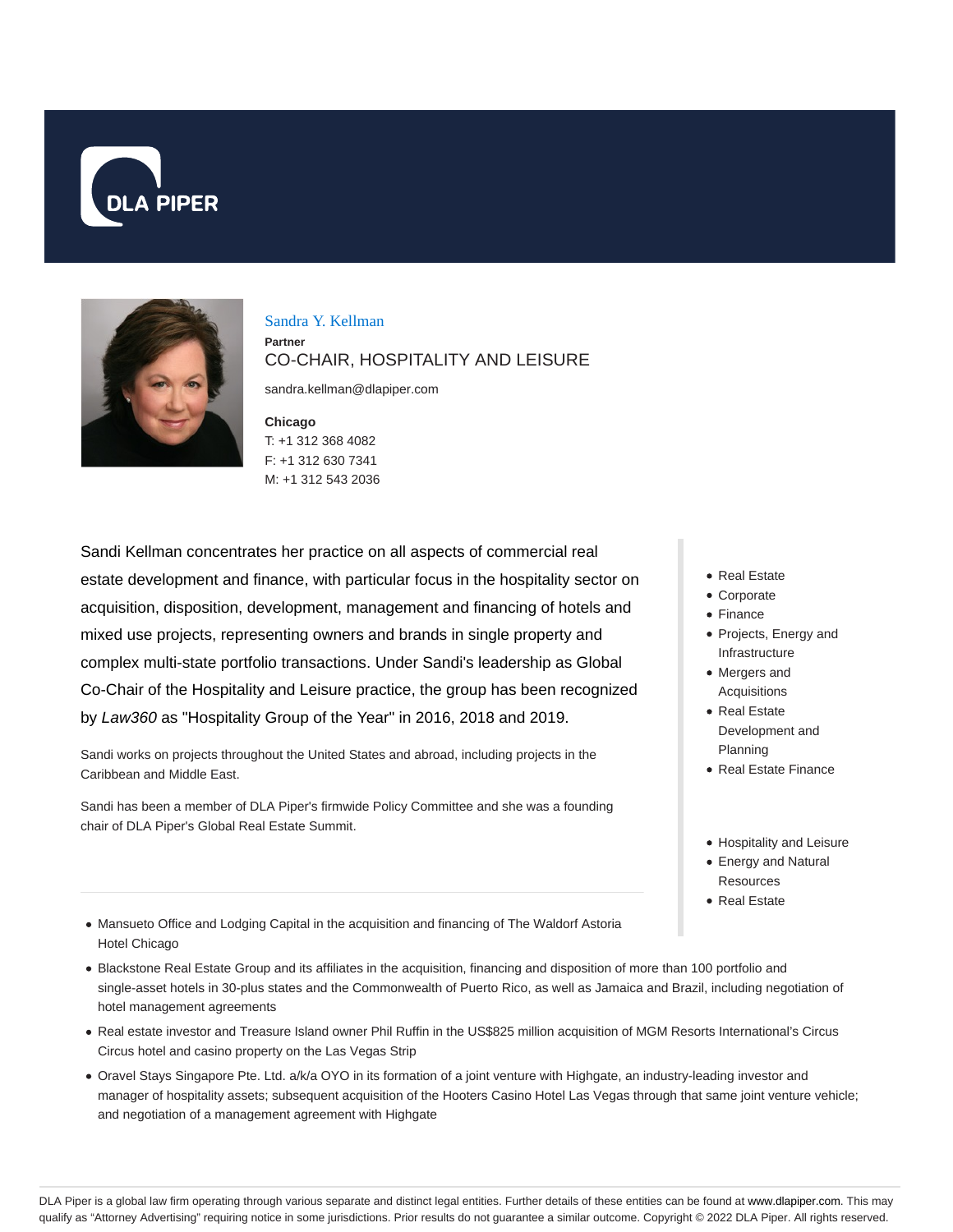- The Wm. Wrigley Company, a subsidiary of Mars, Incorporated, in the strategic positioning and disposition of the iconic Wrigley Building in Chicago, along with several other real estate assets
- Several hotel developers in the development of major mixed use projects in the Middle East, including Saudi Arabia, Oman and Dubai
- RNLN Real Estate Advisors, LP in the sale of the Clevelander South Beach Hotel and Essex House, two iconic hotels in the historic Miami Beach Art Deco District and a related bar facility at Miami Marlins Park
- Navy Pier Chicago in the comprehensive redevelopment of this historic site for its 100th anniversary, including a ground lease to construct and operate a new hotel on site
- Blackstone in its acquisition and financing of three hotels and a parking garage in downtown Salt Lake City. The transaction involved franchise agreements with Courtyard by Marriott; Fairfield by Marriott; and Hyatt House; a joint venture; financing; a number of management agreements (including hotel, leasing and parking); liquor licenses; and lease agreements
- A major hotel REIT in the acquisition, historic qualification, entitlements and vertical subdivision of a landmark hotel on Chicago's Michigan Avenue
- A major national developer in structuring ownership and management issues relating to a 90+ story mixed use tower
- A private equity group in hotel management agreement negotiations with Starwood Hotels for a two-hotel new construction development in Boston
- The purchaser of a city block in historic downtown Charleston, South Carolina, with hotel, restaurant, office and retail components, including acquisition, financing and negotiation of hotel and restaurant management agreements
- The developer of a major luxury mixed use project in downtown Chicago in analyzing and negotiating hotel management agreement proposals

## **CREDENTIALS**

# Admissions

• Illinois

#### **Recognitions**

• Chambers USA 2021 - Band 2, Nationwide Leisure & Hospitality 2012-20 - Band 2, Nationwide Leisure & Hospitality

She has been named an Illinois Super Lawyer in Real Estate, as the result of research projects conducted jointly by Law & Politics and Chicago magazines. Sandi has also been selected as one of Real Estate Forum's Women of Influence, and the Leading Lawyer Network has named her among the Top 50 Women Real Estate-Related Lawyers in Illinois.

Sandi was recognized by Who's Who Legal 2020 in the category of Hospitality. Sandi is noted as being "held in high esteem for her impressive hospitality practice, where she excels in related real estate development and portfolio management."

Sandi was recognized in the 27th edition of The Best Lawyers in America for 2021 and by Leading Lawyers as a Leading Lawyer for 2021 and 2022.

# **Education**

J.D., Northwestern University School of Law

cum laude

Note and Comment Editor, Journal of Criminal Law and Criminology

B.A., University of Illinois at Urbana-Champaign with high honors

# **Memberships**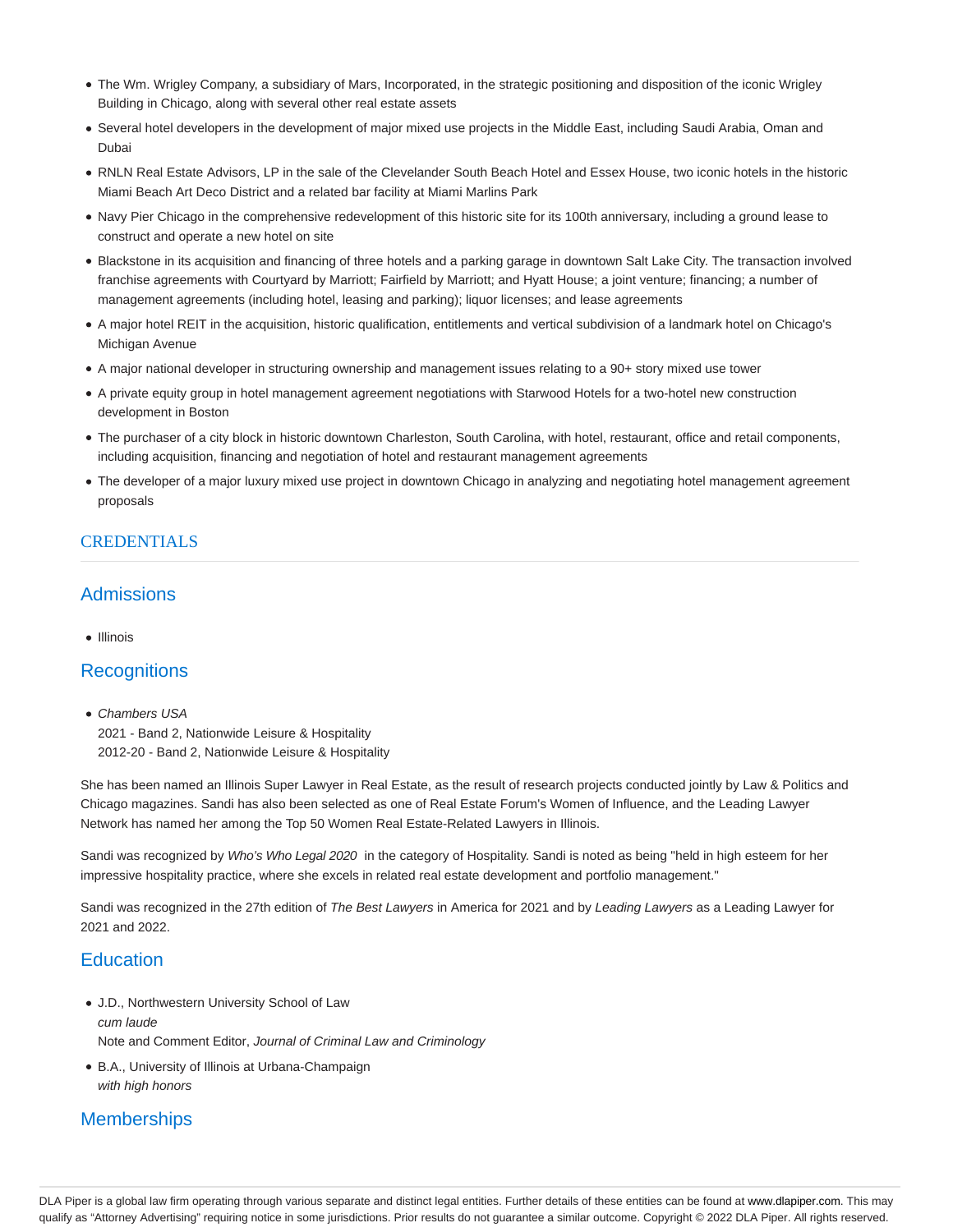- Member of the Law360 2021 Hospitality Editorial Board
- Member, "The Hotel of Tomorrow Project," Think Tank
- Sandi is a member of the International Society of Hospitality Consultants

#### INSIGHTS

Sandi writes and speaks frequently on real estate development topics. She is on the planning committee and regularly speaks at the ALIS Hotel Investment Conference, and was on the planning committee and a guest speaker at the 2001 and 2000 UCLA Hotel Industry Investment Conferences. For several years, she has been a guest speaker and panel moderator at the NYU Hotel Conference and the Lodging Conference in Phoenix. Sandi is a guest lecturer at the University of Texas Austin McCombs School of Business.

## **Publications**

**Approaches to developing and implementing a survival strategy for hotel owners facing COVID-19**

#### 9 November 2020

Developing a successful strategy will require significant up-front analysis, communication and cooperation among key stakeholders.

- Approaches to developing and implementing a survival strategy for hotel owners facing COVID-19, 9 November 2020
- Hotels and hospitals may find new partnerships to solve for bed capacity issues and vacancies, 25 March 2020
- DLA Piper to provide tax relief input to Congress from businesses impacted by coronavirus, 9 March 2020
- Hospitality market insights: key trends and 2019 forecasts from this year's ALIS conference, 12 Feb 2019

## **Events**

- Panelist, "Management Agreement Fundamentals for the Franchise Lawyer, and Vice Versa," Georgetown Hotel and Lodging Summit, (2020)
- Panelist, ''Hotel management agreements what's important for each party,'' Caribbean Hotel & Resort Investment Summit, Miami, FL, (2016)
- Panelist, "Mixed-Use Development Best Practices and Success Stories," Americas Lodging Investment Summit (2016)
- Panelist, "When and How Do You Select the Right Development Team?," Americas Lodging Investment Summit (2015)
- Moderator, "The Transactions Outlook Both An Improving Economy And Improving Hotel Performance, Plus More Active Capital Markets: Does This Mean The Transaction Volume Is Also 'Going Up'? What Is The Outlook For 2014 And What Can We Expect?," Americas Lodging Investment Summit (2014)
- Panelist, "Loan to Own: Navigating Hotel NPL's Moving from a Shunned Strategy to an Active One," NYU International Hospitality Industry Investment Conference (2012)
- Moderator, "The Transactions Outlook What Is Trading, Where Are The Deals, How Are They Getting Done? Will 2012 Be A Buyers Or Sellers' Market?," Americas Lodging Investment Summit (2012)

## **NEWS**

**DLA Piper partners and firm COO named to Law360 2021 Editorial Advisory Boards**

#### 10 May 2021

DLA Piper is pleased to announce that 11 of its lawyers, as well as firm COO Bob Bratt, have been named to Law360s 2021 Editorial Advisory Boards.